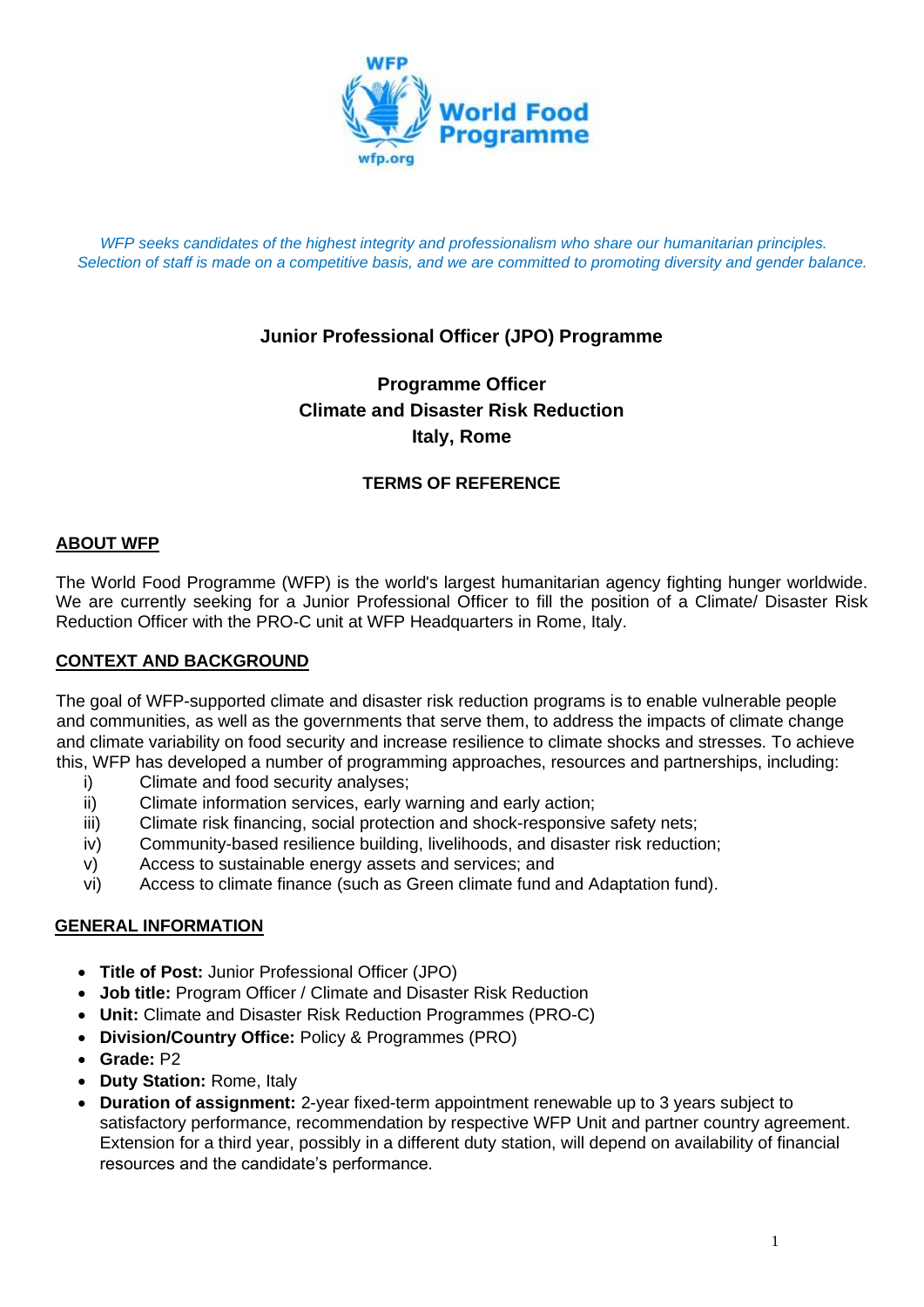### **DUTIES AND RESPONSIBILITIES**

Under the direct supervision of the Team leader for forecast-based financing (FbF), the JPO will have the following responsibilities:

- Contribute towards the development and implementation of projects in the area of climate and disaster risk reduction which have a specific perspective on forward-looking and anticipatory risk management;
- Support the research and analysis of operational issues to inform the development and further improvement of programmes, policies and strategies in climate and DRR;
- Contribute to the preparation of accurate and timely reports of specific programmes and activities that enable informed decision making and consistency of information presented to stakeholders;
- Support the identification, development and management of partnerships on climate and DRR topics – including forecast-based financing, contingency finance, and energy issues;
- Attend internal and external meetings as necessary to represent the climate and disaster risk reduction unit;
- Support the implementation of climate risk management projects, by following up with relevant partners, country offices and stakeholders, collating reports and keeping relations with donors;
- Develop communication and guidance materials, including best practice case studies, briefs and brochures and support the development and diffusion of training materials;
- Support awareness, outreach and training events within WFP on climate & DRR issues;
- Support preparation of materials and side events for the WFP Executive Board in relation to climate and DRR topics;
- Support PRO-C contributions to international events, platforms and consultations on climate & DRR matters;
- Any other duties relevant to the work of the Unit that may arise over the course of this post.

### **EXPECTED OUTCOMES**

- Operational support provided to a range of climate risk management and DRR programs, with in-depth exposure to forecast-based finance, anticipatory action and contingency finance approaches;
- Strengthened communication, partnerships and reporting on climate action and DRR in the UN's largest humanitarian organisation;
- Contributions provided to the design and implementation of climate and disaster risk reduction projects;
- Training materials, brochures, project briefs and reports produced and disseminated;

## **ESSENTIAL QUALIFICATIONS & EXPERIENCE**

- Advanced university degree with additional relevant work experience and/or training courses in one or more, of the following disciplines: Development Studies, Environmental Studies, Engineering, Natural Resource Management, Economics, Social Sciences, or a related subject;
- Two years, preferably 3 years of post-graduate, progressively responsible work experience in humanitarian or development assistance, preferable in relation to food security, natural resource management, or climate action;
- Strong drafting skills to contribute substantively to the design of project concepts, project documents and country reports;
- Strong presentation skills to support brown-bag seminars and briefings to WFP technical teams at different levels;
- Proficiency in both oral and written English;
- Proficiency in Windows MS Office (Word, Excel, Powerpoint, Outlook);
- Behavioural competencies such as Action Management, Client Orientation, Cognitive Capacity, Innovation, Partnering and Teamwork.